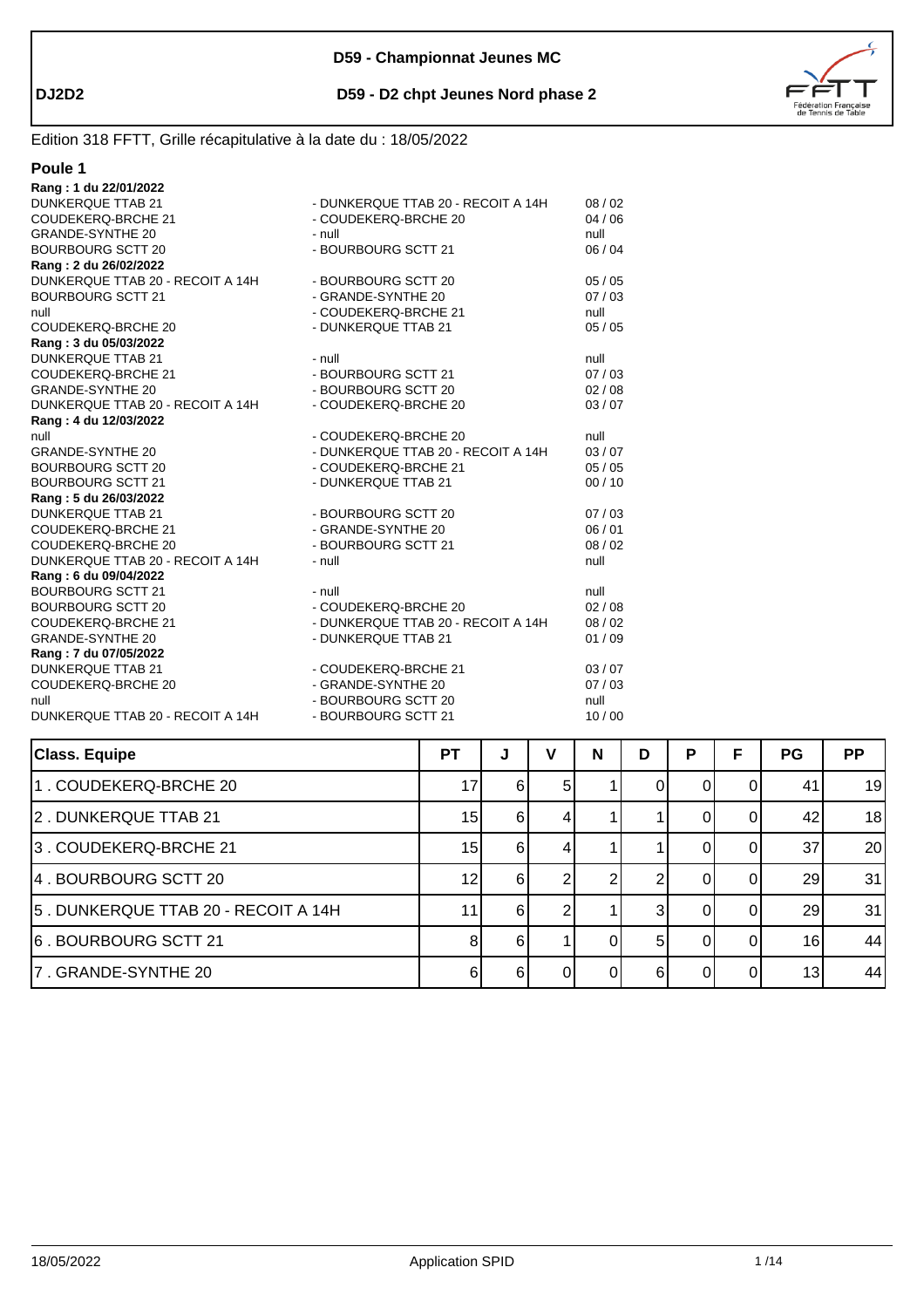



| Rang: 1 du 22/01/2022          |                                  |       |
|--------------------------------|----------------------------------|-------|
| RAILLENCOUR/OLL 20 - REC A 14H | - CLARY TT 20 - REC A 14H        | 02/08 |
| CAUDRY CP 20                   | - ESCAUDOEUVRES 20               | 07/03 |
| Rang: 2 du 26/02/2022          |                                  |       |
| ESCAUDOEUVRES 20               | - RAILLENCOUR/OLL 20 - REC A 14H | 09/01 |
| CLARY TT 20 - REC A 14H        | - CAUDRY CP 20                   | 04/06 |
| Rang: 3 du 05/03/2022          |                                  |       |
| RAILLENCOUR/OLL 20 - REC A 14H | - CAUDRY CP 20                   | 04/06 |
| ESCAUDOEUVRES 20               | - CLARY TT 20 - REC A 14H        | 03/07 |
| Rang: 4 du 12/03/2022          |                                  |       |
| <b>ESCAUDOEUVRES 20</b>        | - CAUDRY CP 20                   | 03/07 |
| CLARY TT 20 - REC A 14H        | - RAILLENCOUR/OLL 20 - REC A 14H | 05/05 |
| Rang: 5 du 26/03/2022          |                                  |       |
| RAILLENCOUR/OLL 20 - REC A 14H | - ESCAUDOEUVRES 20               | 03/07 |
| CAUDRY CP 20                   | - CLARY TT 20 - REC A 14H        | 08/02 |
| Rang: 6 du 07/05/2022          |                                  |       |
| CAUDRY CP 20                   | - RAILLENCOUR/OLL 20 - REC A 14H | 06/03 |
| CLARY TT 20 - REC A 14H        | - ESCAUDOEUVRES 20               | 05/05 |
|                                |                                  |       |

| <b>Class. Equipe</b>              | РT | w | N | D | D | Е | <b>PG</b> | <b>PP</b> |
|-----------------------------------|----|---|---|---|---|---|-----------|-----------|
| 1. CAUDRY CP 20                   | 18 |   |   |   |   |   | 40        | 19        |
| 2. CLARY TT 20 - REC A 14H        | 12 |   |   |   |   |   | 31        | 29        |
| 3. ESCAUDOEUVRES 20               | 11 |   |   |   |   |   | 30        | 30        |
| 4. RAILLENCOUR/OLL 20 - REC A 14H |    |   |   |   |   |   | 18        | 41        |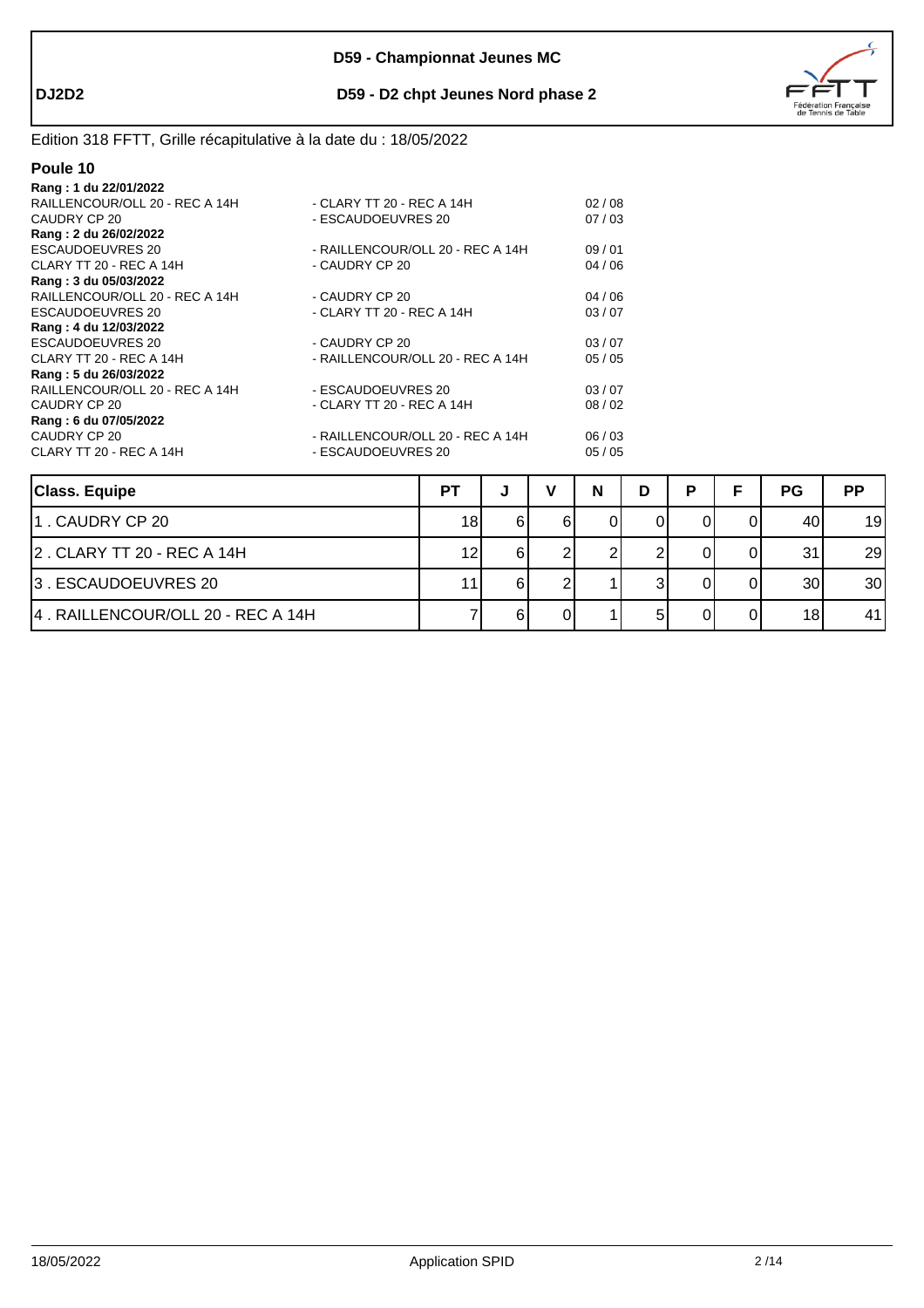

# Edition 318 FFTT, Grille récapitulative à la date du : 18/05/2022

| Rang: 1 du 22/01/2022         |                                 |       |
|-------------------------------|---------------------------------|-------|
| LE CATEAU CJTT 20 - REC A 14H | - CAMBRAI CP 20                 | 08/02 |
| CAUDRY CP 21                  | - ESCAUDOEUVRES (21)            | 08/02 |
| Rang: 2 du 26/02/2022         |                                 |       |
| ESCAUDOEUVRES (21)            | - LE CATEAU CJTT 20 - REC A 14H | 03/07 |
| CAMBRAI CP 20                 | - CAUDRY CP 21                  | 00/10 |
| Rang: 3 du 05/03/2022         |                                 |       |
| LE CATEAU CJTT 20 - REC A 14H | - CAUDRY CP 21                  | 07/03 |
| <b>ESCAUDOEUVRES (21)</b>     | - CAMBRAI CP 20                 | 01/09 |
| Rang: 4 du 12/03/2022         |                                 |       |
| ESCAUDOEUVRES (21)            | - CAUDRY CP 21                  | 03/07 |
| CAMBRAI CP 20                 | - LE CATEAU CJTT 20 - REC A 14H | 03/07 |
| Rang: 5 du 26/03/2022         |                                 |       |
| LE CATEAU CJTT 20 - REC A 14H | - ESCAUDOEUVRES (21)            | 07/02 |
| CAUDRY CP 21                  | - CAMBRAI CP 20                 | 06/04 |
| Rang: 6 du 07/05/2022         |                                 |       |
| CAUDRY CP 21                  | - LE CATEAU CJTT 20 - REC A 14H | 03/07 |
| <b>CAMBRAI CP 20</b>          | - ESCAUDOEUVRES (21)            | 06/04 |
|                               |                                 |       |

| <b>Class. Equipe</b>             | <b>PT</b> |   | N | D | D | Е  | <b>PG</b> | <b>PP</b> |
|----------------------------------|-----------|---|---|---|---|----|-----------|-----------|
| 1. LE CATEAU CJTT 20 - REC A 14H | 18        |   |   |   |   | Οl | 43        | 16        |
| 2. CAUDRY CP 21                  | 14        | 6 |   |   |   |    | 37        | 23        |
| 3. CAMBRAI CP 20                 | 10        | 6 |   |   |   | ΩI | 24        | 36        |
| 4. ESCAUDOEUVRES (21)            |           |   |   |   |   | 01 | 15        | 44        |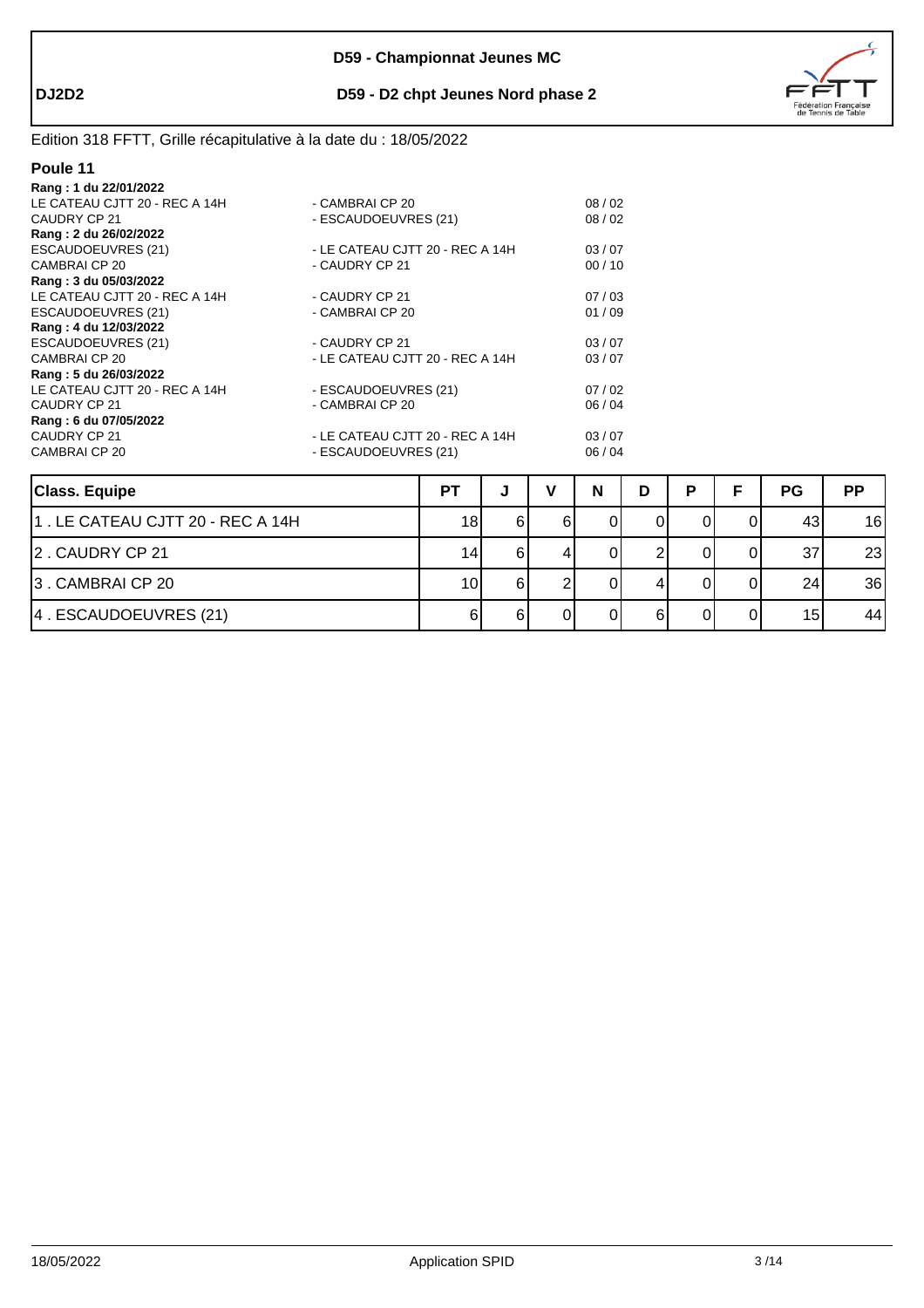



| - HERIN USTT 22 - REC A 14H         | 07/03 |
|-------------------------------------|-------|
| - FAMARS TTS 20                     | 03/07 |
| - BRUAY/ESCAUT 20                   | 03/07 |
|                                     |       |
| - HERIN USTT 20 - REC A 14H         | 00/10 |
| - DOUCHY TTC 21                     | 04/06 |
| - TRITH ST LEGER (20) - REC A 14H00 | 07/03 |
|                                     |       |
| - HERIN USTT 22 - REC A 14H         | 04/06 |
| - DOUCHY TTC 21                     | 05/05 |
| - BRUAY/ESCAUT 20                   | 04/06 |
|                                     |       |
| - HERIN USTT 20 - REC A 14H         | 03/07 |
| - HERIN USTT 22 - REC A 14H         | 00/10 |
| - FAMARS TTS 20                     | 07/03 |
|                                     |       |
| - DOUCHY TTC 21                     | 07/03 |
| - TRITH ST LEGER (20) - REC A 14H00 | 05/05 |
| - BRUAY/ESCAUT 20                   | 01/09 |
|                                     |       |

| <b>Class. Equipe</b>                 | <b>PT</b>       | J   | N | D | P | F | <b>PG</b> | <b>PP</b> |
|--------------------------------------|-----------------|-----|---|---|---|---|-----------|-----------|
| 1. HERIN USTT 20 - REC A 14H         | 13 <sub>1</sub> | 51  |   |   |   |   | 35        | 15        |
| 2. BRUAY/ESCAUT 20                   | 13              | 51  |   |   |   |   | 33        | 17        |
| 3. HERIN USTT 22 - REC A 14H         | 11              | -51 |   |   |   |   | 27        | 23        |
| 4. FAMARS TTS 20                     |                 | 5   |   |   |   |   | 19        | 31        |
| 5. DOUCHY TTC 21                     |                 | 51  |   |   |   |   | 17        | 33        |
| 6. TRITH ST LEGER (20) - REC A 14H00 |                 | 5   |   |   |   |   | 19        | 31        |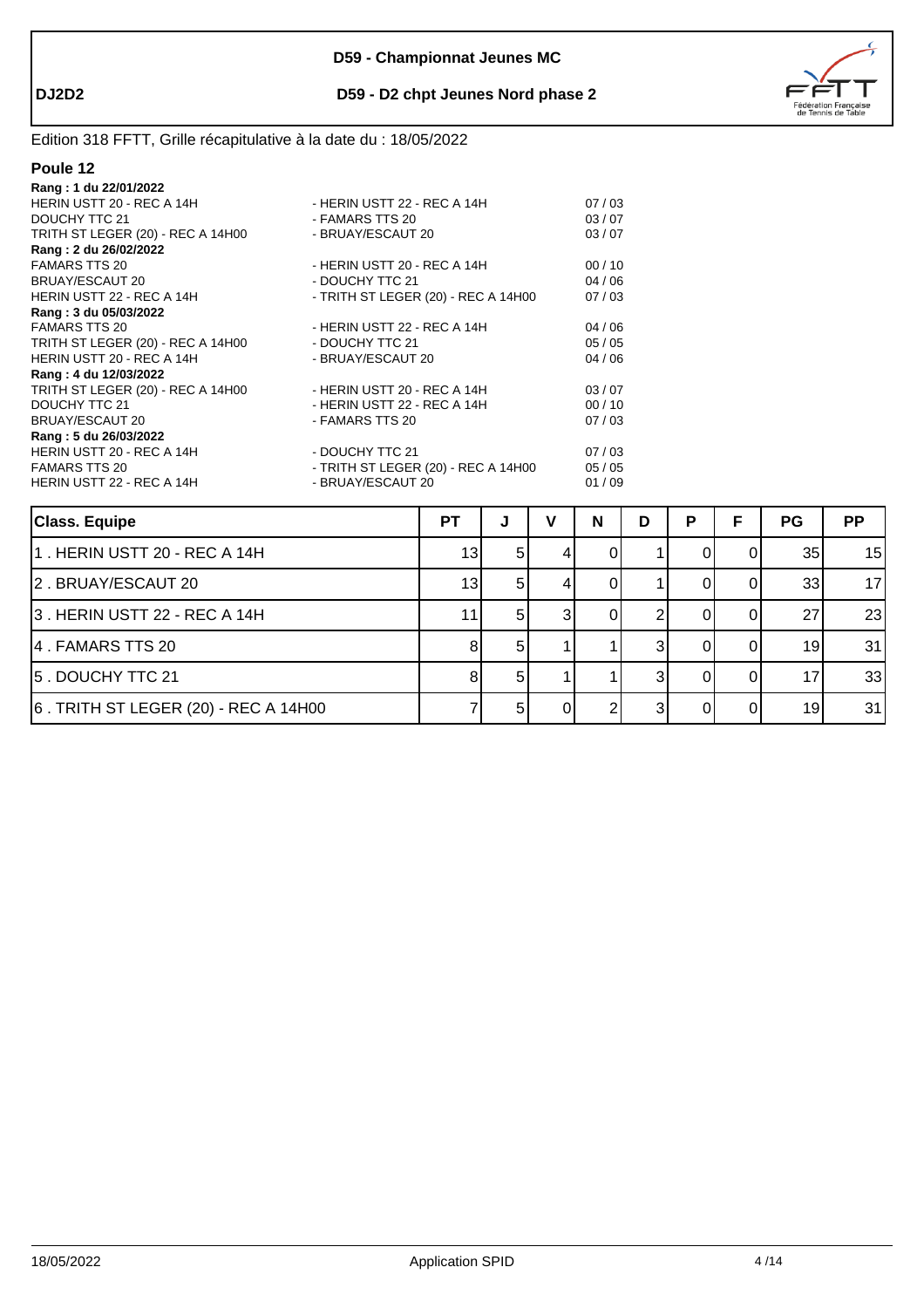

# Edition 318 FFTT, Grille récapitulative à la date du : 18/05/2022

| Rang: 1 du 22/01/2022     |                             |       |
|---------------------------|-----------------------------|-------|
| HERIN USTT 21 - REC A 14H | - VALENCIEN/USTT 21         | 06/04 |
| ESTREUX EPSC (20)         | - ONNAING TT 20 - REC A 14H | 01/09 |
| Rang: 2 du 26/02/2022     |                             |       |
| ONNAING TT 20 - REC A 14H | - HERIN USTT 21 - REC A 14H | 02/08 |
| VALENCIEN/USTT 21         | - ESTREUX EPSC (20)         | 08/02 |
| Rang: 3 du 05/03/2022     |                             |       |
| HERIN USTT 21 - REC A 14H | - ESTREUX EPSC (20)         | 09/01 |
| ONNAING TT 20 - REC A 14H | - VALENCIEN/USTT 21         | 06/04 |
| Rang: 4 du 12/03/2022     |                             |       |
| ONNAING TT 20 - REC A 14H | - ESTREUX EPSC (20)         | 08/02 |
| <b>VALENCIEN/USTT 21</b>  | - HERIN USTT 21 - REC A 14H | 06/04 |
| Rang: 5 du 26/03/2022     |                             |       |
| HERIN USTT 21 - REC A 14H | - ONNAING TT 20 - REC A 14H | 05/05 |
| ESTREUX EPSC (20)         | - VALENCIEN/USTT 21         | 04/06 |
| Rang: 6 du 07/05/2022     |                             |       |
| ESTREUX EPSC (20)         | - HERIN USTT 21 - REC A 14H | 01/09 |
| <b>VALENCIEN/USTT 21</b>  | - ONNAING TT 20 - REC A 14H | 04/06 |
|                           |                             |       |
|                           |                             |       |

| <b>Class. Equipe</b>           | P1 | w  | N | D | Þ | <b>PG</b> | <b>PP</b> |
|--------------------------------|----|----|---|---|---|-----------|-----------|
| 11 . HERIN USTT 21 - REC A 14H | 15 | 61 |   |   |   | 41        | 19        |
| 2. ONNAING TT 20 - REC A 14H   | 15 |    |   |   |   | 36        | 24        |
| 13. VALENCIEN/USTT 21          | 12 |    |   |   |   | 32        | 28        |
| 4. ESTREUX EPSC (20)           |    |    |   |   |   | 11        | 49        |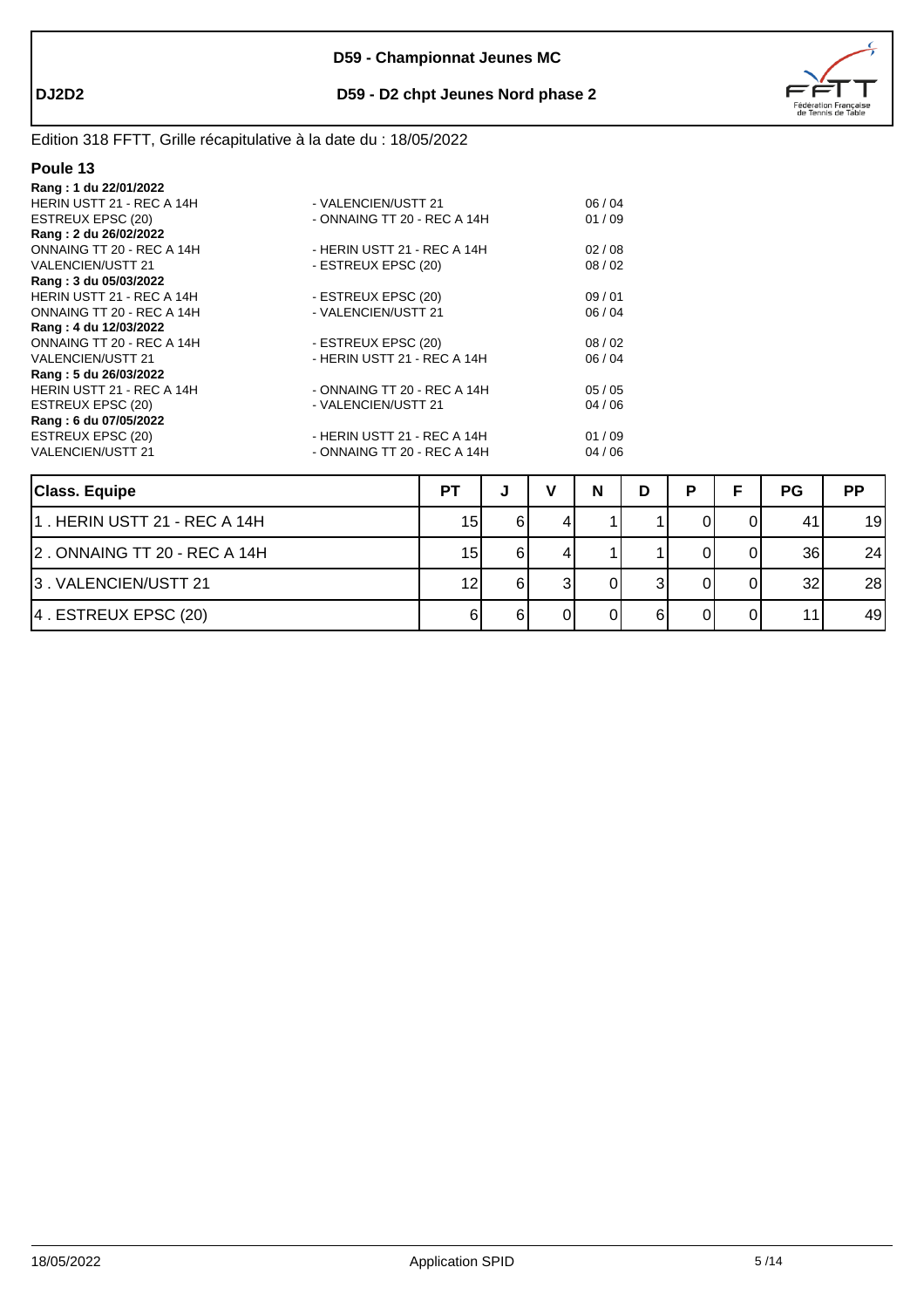

# Edition 318 FFTT, Grille récapitulative à la date du : 18/05/2022

| Rang: 1 du 22/01/2022 |                     |       |
|-----------------------|---------------------|-------|
| FOURMIES PPC (20)     | - null              | null  |
| VILLEREAU CDJ 20      | - ASSEVENT PPC (20) | 08/02 |
| BAVAY TT 20           | - JEUMONT PPC 20    | 06/04 |
| Rang: 2 du 26/02/2022 |                     |       |
| ASSEVENT PPC (20)     | - FOURMIES PPC (20) | 00/10 |
| <b>JEUMONT PPC 20</b> | - VILLEREAU CDJ 20  | 00/10 |
| null                  | - BAVAY TT 20       | null  |
| Rang: 3 du 05/03/2022 |                     |       |
| ASSEVENT PPC (20)     | - null              | null  |
| BAVAY TT 20           | - VILLEREAU CDJ 20  | 08/02 |
| FOURMIES PPC (20)     | - JEUMONT PPC 20    | 10/00 |
| Rang: 4 du 12/03/2022 |                     |       |
| BAVAY TT 20           | - FOURMIES PPC (20) | 07/03 |
| VILLEREAU CDJ 20      | - null              | null  |
| JEUMONT PPC 20        | - ASSEVENT PPC (20) | 08/02 |
| Rang: 5 du 26/03/2022 |                     |       |
| FOURMIES PPC (20)     | - VILLEREAU CDJ 20  | 04/06 |
| ASSEVENT PPC (20)     | - BAVAY TT 20       | 03/07 |
| null                  | - JEUMONT PPC 20    | null  |

| <b>Class. Equipe</b>       | <b>PT</b> | J | N | D | Þ |    | <b>PG</b>       | <b>PP</b> |
|----------------------------|-----------|---|---|---|---|----|-----------------|-----------|
| 1. BAVAY TT 20             | 12        |   |   |   |   | 01 | 28 <sub>l</sub> | 12        |
| 2. VILLEREAU CDJ 20        | 10        | 4 |   |   |   | 01 | 26              | 14        |
| $ 3$ . FOURMIES PPC $(20)$ |           |   |   |   |   |    | 27              | 13        |
| 4. JEUMONT PPC 20          |           |   |   |   |   |    | 12              | 28        |
| $ 5$ . ASSEVENT PPC (20)   |           |   |   |   |   |    |                 | 33        |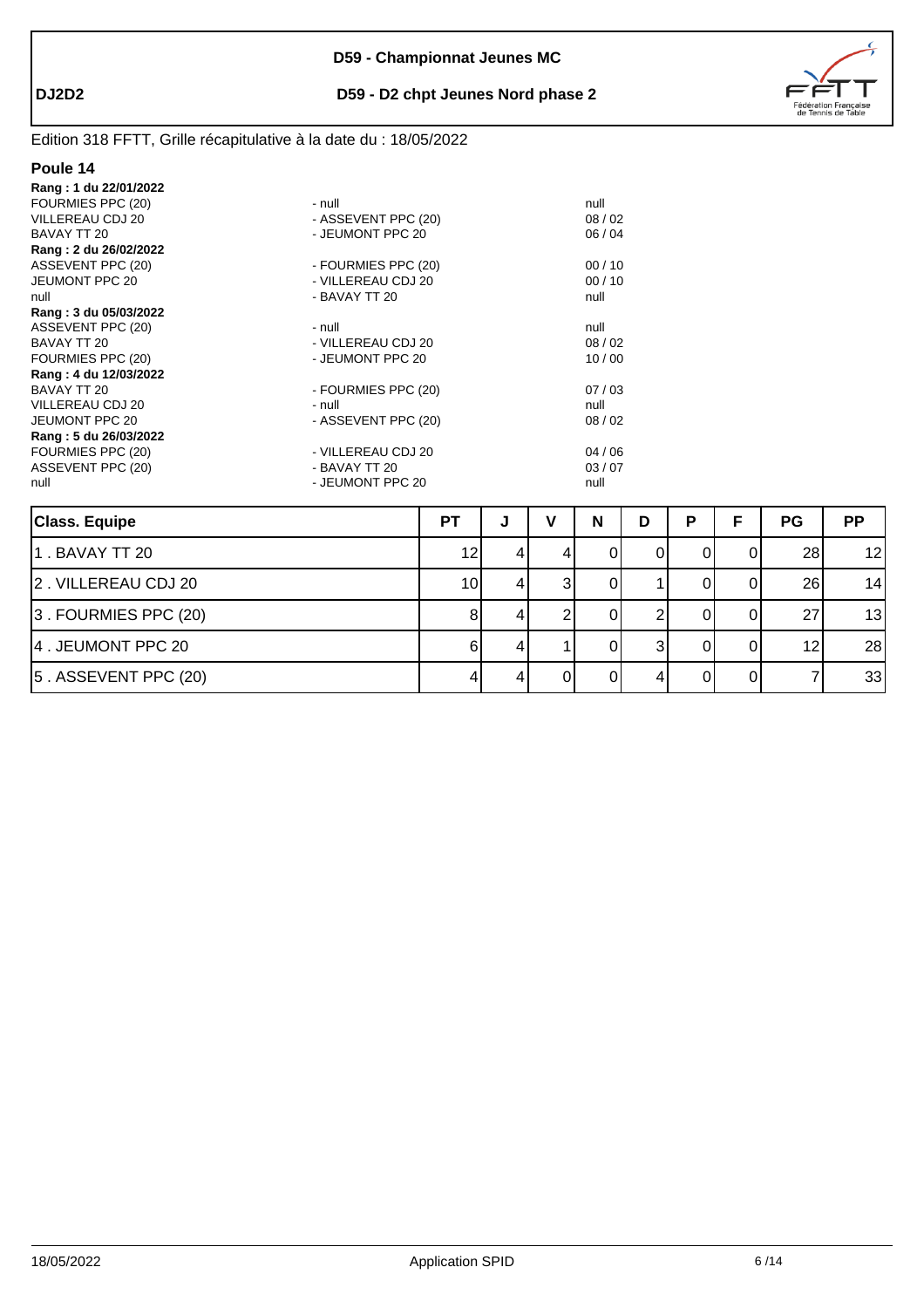



| Rang: 1 du 22/01/2022         |                                 |       |
|-------------------------------|---------------------------------|-------|
| HAUBOURDIN CTT 20 - REC A 14H | - null                          | null  |
| ESTAIRES/GOR 21 - REC A 14H   | - NIEPPE TT 20 - REC A 14H      | 03/07 |
| PERENCHIES (21)               | - ARMENTIER FJE 20 - REC A 14H  | 02/08 |
| Rang: 2 du 26/02/2022         |                                 |       |
| NIEPPE TT 20 - REC A 14H      | - HAUBOURDIN CTT 20 - REC A 14H | 07/03 |
| ARMENTIER FJE 20 - REC A 14H  | - ESTAIRES/GOR 21 - REC A 14H   | 07/03 |
| null                          | - PERENCHIES (21)               | null  |
| Rang: 3 du 05/03/2022         |                                 |       |
| NIEPPE TT 20 - REC A 14H      | - null                          | null  |
| PERENCHIES (21)               | - ESTAIRES/GOR 21 - REC A 14H   | 05/05 |
| HAUBOURDIN CTT 20 - REC A 14H | - ARMENTIER FJE 20 - REC A 14H  | 06/04 |
| Rang: 4 du 12/03/2022         |                                 |       |
| PERENCHIES (21)               | - HAUBOURDIN CTT 20 - REC A 14H | 05/05 |
| ESTAIRES/GOR 21 - REC A 14H   | - null                          | null  |
| ARMENTIER FJE 20 - REC A 14H  | - NIEPPE TT 20 - REC A 14H      | 04/06 |
| Rang: 5 du 26/03/2022         |                                 |       |
| HAUBOURDIN CTT 20 - REC A 14H | - ESTAIRES/GOR 21 - REC A 14H   | 05/05 |
| NIEPPE TT 20 - REC A 14H      | - PERENCHIES (21)               | 06/04 |
| null                          | - ARMENTIER FJE 20 - REC A 14H  | null  |

| <b>Class. Equipe</b>             | <b>PT</b> | J | N | D | P | <b>PG</b> | <b>PP</b> |
|----------------------------------|-----------|---|---|---|---|-----------|-----------|
| l1 . NIEPPE TT 20 - REC A 14H    | 12        |   |   |   |   | 26        | 14        |
| 2. ARMENTIER FJE 20 - REC A 14H  |           |   |   |   |   | 23        | 17        |
| 3. HAUBOURDIN CTT 20 - REC A 14H |           |   |   |   |   | 19        | 21        |
| 4. ESTAIRES/GOR 21 - REC A 14H   |           |   |   |   |   | 16        | 24        |
| 4. PERENCHIES (21)               |           |   |   |   |   | 16        | 24        |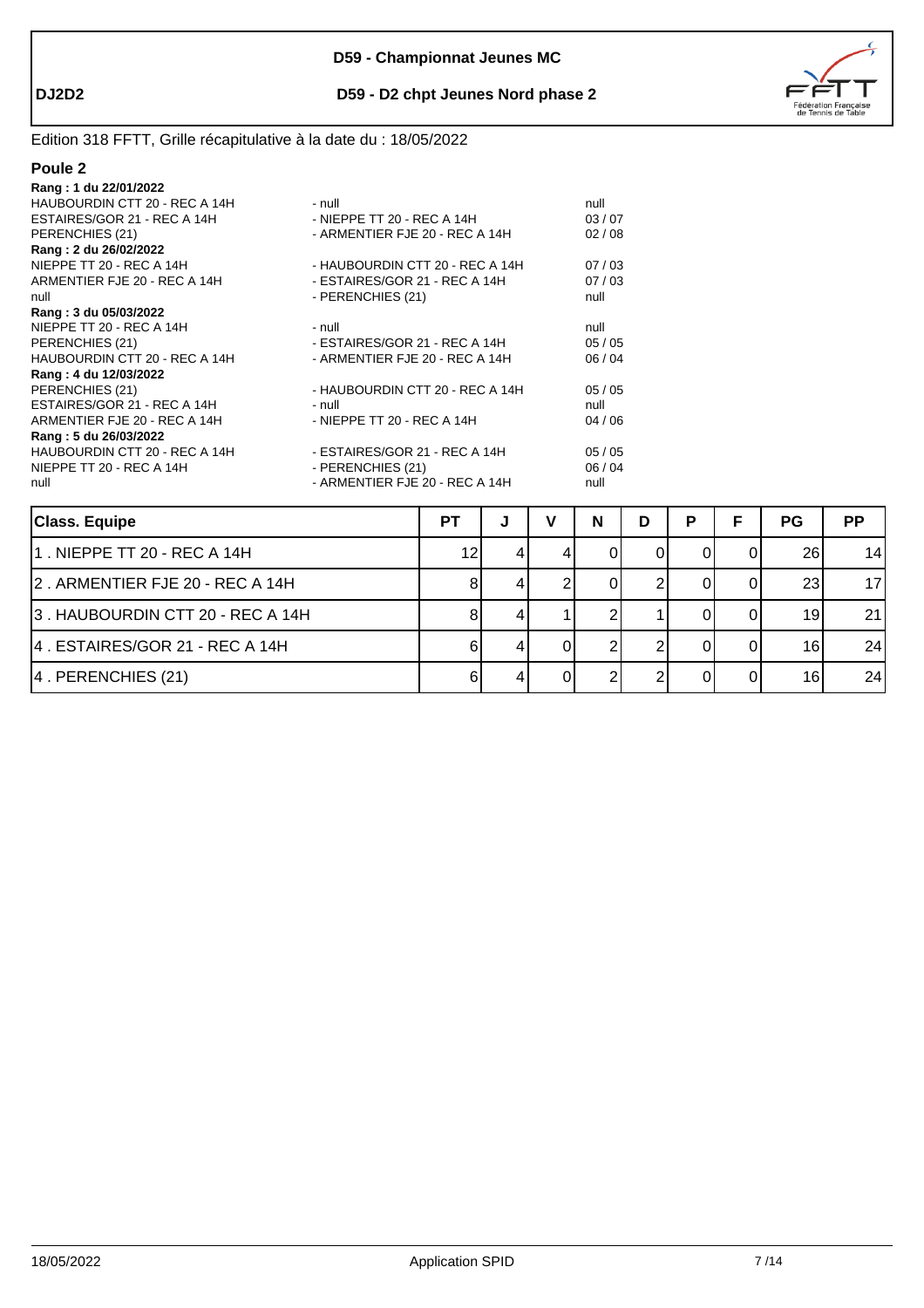

# Edition 318 FFTT, Grille récapitulative à la date du : 18/05/2022

| Rang: 1 du 22/01/2022            |                                    |       |
|----------------------------------|------------------------------------|-------|
| ESTAIRES/GORGUE (22) REC A 14H00 | - AUBERS RAQ. 20                   | 10/00 |
| PERENCHIES (22)                  | - QUESNOY/DEULE 20                 | 00/10 |
| Rang: 2 du 26/02/2022            |                                    |       |
| QUESNOY/DEULE 20                 | - ESTAIRES/GORGUE (22) REC A 14H00 | 04/06 |
| AUBERS RAQ, 20                   | - PERENCHIES (22)                  | 09/01 |
| Rang: 3 du 05/03/2022            |                                    |       |
| ESTAIRES/GORGUE (22) REC A 14H00 | - PERENCHIES (22)                  | 10/00 |
| QUESNOY/DEULE 20                 | - AUBERS RAQ, 20                   | 03/07 |
| Rang: 4 du 12/03/2022            |                                    |       |
| QUESNOY/DEULE 20                 | - PERENCHIES (22)                  | 10/00 |
| AUBERS RAQ, 20                   | - ESTAIRES/GORGUE (22) REC A 14H00 | 03/07 |
| Rang: 5 du 26/03/2022            |                                    |       |
| ESTAIRES/GORGUE (22) REC A 14H00 | - QUESNOY/DEULE 20                 | 07/03 |
| PERENCHIES (22)                  | - AUBERS RAQ, 20                   | 01/09 |
| Rang: 6 du 07/05/2022            |                                    |       |
| PERENCHIES (22)                  | - ESTAIRES/GORGUE (22) REC A 14H00 | 00/10 |
| AUBERS RAQ, 20                   | - QUESNOY/DEULE 20                 | 02/08 |
|                                  |                                    |       |

| <b>Class. Equipe</b>                | P1 | w  | N | D | D |    | PG              | <b>PP</b> |
|-------------------------------------|----|----|---|---|---|----|-----------------|-----------|
| 1. ESTAIRES/GORGUE (22) REC A 14H00 | 18 |    |   |   |   |    | 50              | 10        |
| 2. QUESNOY/DEULE 20                 | 12 |    |   |   |   |    | 38              | 22        |
| 3. AUBERS RAQ. 20                   | 12 | 61 |   |   |   |    | 30 <sub>l</sub> | 30        |
| 4. PERENCHIES (22)                  |    |    |   |   |   | ΩI |                 | 58        |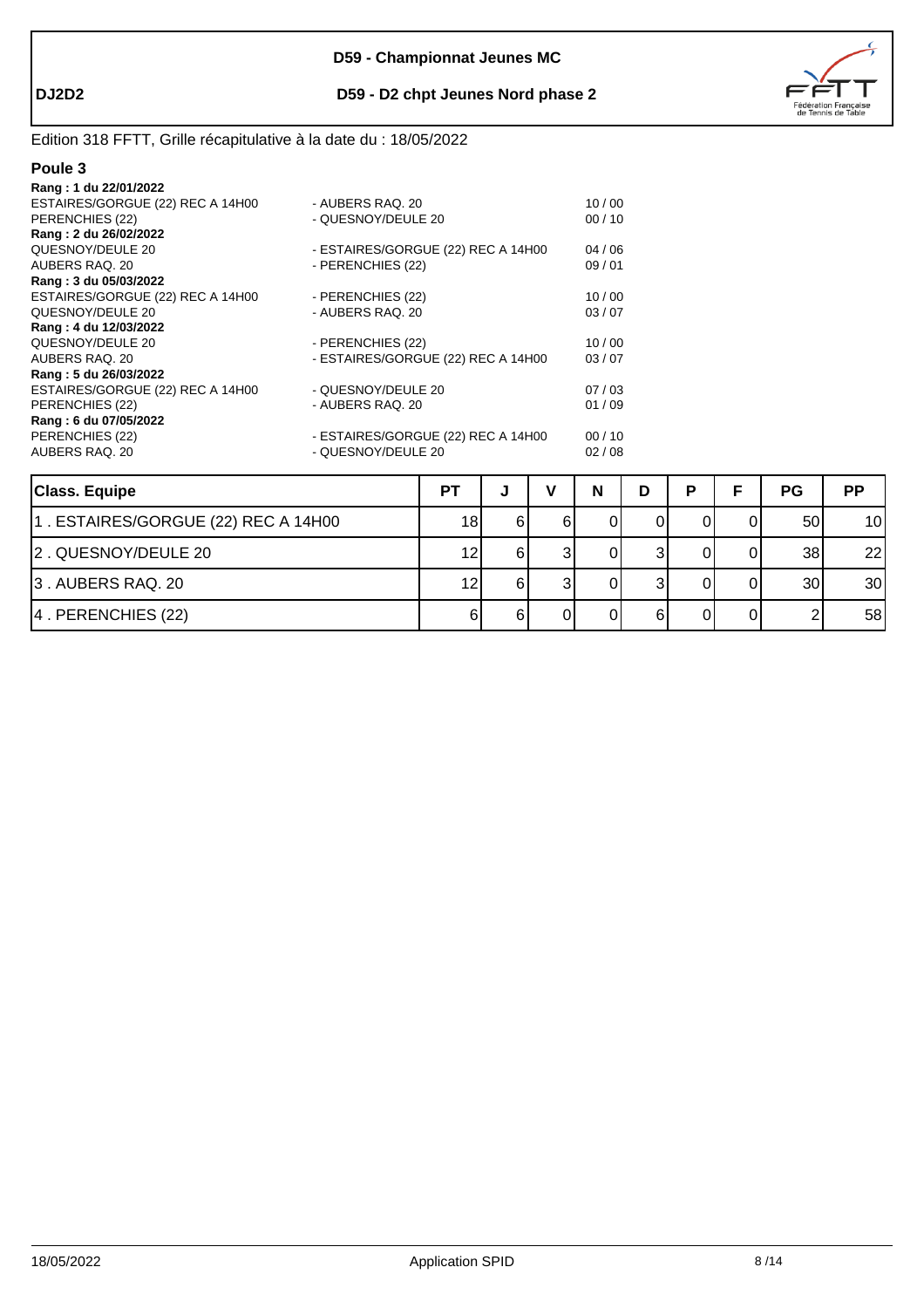



| Rang: 1 du 22/01/2022                            |                                 |         |
|--------------------------------------------------|---------------------------------|---------|
| LAMBERSART CTT 20 - REC A 14H                    | - TEMPLEM-VEND 20 REC A 14H     | 04/06   |
| CAP EN PEV TT 21                                 | - ATTICHES ASTT (20)            | 10/00   |
| ST ANDRE USTT 20                                 | - LESQUIN ASLTT 20              | 10/00   |
| <b>ANNOEULLIN TT 20</b>                          | - MARCQ TT 21                   | 10/00   |
| Rang: 2 du 26/02/2022                            |                                 |         |
| TEMPLEM-VEND 20 REC A 14H                        | - ANNOEULLIN TT 20              | 07/03   |
| MARCQ TT 21                                      | - ST ANDRE USTT 20              | 01/09   |
| LESQUIN ASLTT 20                                 | - CAP EN PEV TT 21              | 07/03   |
| ATTICHES ASTT (20)                               | - LAMBERSART CTT 20 - REC A 14H | 00/10   |
| Rang: 3 du 05/03/2022                            |                                 |         |
| LAMBERSART CTT 20 - REC A 14H                    | - LESQUIN ASLTT 20              | 10/00   |
| CAP EN PEV TT 21                                 | - MARCQ TT 21                   | 03/07   |
| ST ANDRE USTT 20                                 | - ANNOEULLIN TT 20              | 06/04   |
| TEMPLEM-VEND 20 REC A 14H                        | - ATTICHES ASTT (20)            | 06 / 04 |
| Rang: 4 du 12/03/2022                            |                                 |         |
| LESQUIN ASLTT 20                                 | - ATTICHES ASTT (20)            | 08/02   |
| ST ANDRE USTT 20                                 | - TEMPLEM-VEND 20 REC A 14H     | 09/01   |
| ANNOEULLIN TT 20                                 | - CAP EN PEV TT 21              | 06 / 04 |
| MARCQ TT 21                                      | - LAMBERSART CTT 20 - REC A 14H | 01/09   |
| Rang: 5 du 26/03/2022                            |                                 |         |
| LAMBERSART CTT 20 - REC A 14H - ANNOEULLIN TT 20 |                                 | 03/07   |
| CAP EN PEV TT 21                                 | - ST ANDRE USTT 20              | 00/10   |
| ATTICHES ASTT (20)                               | - MARCQ TT 21                   | 00/10   |
| TEMPLEM-VEND 20 REC A 14H                        | - LESQUIN ASLTT 20              | 05/05   |
| Rang: 6 du 09/04/2022                            |                                 |         |
| MARCQ TT 21                                      | - LESQUIN ASLTT 20              | 08/02   |
| ANNOEULLIN TT 20                                 | - ATTICHES ASTT (20)            | 08/02   |
| CAP EN PEV TT 21                                 | - TEMPLEM-VEND 20 REC A 14H     | 05/05   |
| ST ANDRE USTT 20                                 | - LAMBERSART CTT 20 - REC A 14H | 07/03   |
| Rang: 7 du 07/05/2022                            |                                 |         |
| LAMBERSART CTT 20 - REC A 14H - CAP EN PEV TT 21 |                                 | 09/01   |
| ATTICHES ASTT (20)                               | - ST ANDRE USTT 20              | 02/08   |
| LESQUIN ASLTT 20                                 | - ANNOEULLIN TT 20              | 05/05   |
| TEMPLEM-VEND 20 REC A 14H                        | - MARCQ TT 21                   | 03/07   |
|                                                  |                                 |         |

| <b>Class. Equipe</b>             | РT              | J | v | N  | D             | P | F        | PG | <b>PP</b> |
|----------------------------------|-----------------|---|---|----|---------------|---|----------|----|-----------|
| 1. ST ANDRE USTT 20              | 21              |   |   |    |               |   |          | 59 | 11        |
| 2. ANNOEULLIN TT 20              | 16              |   |   |    |               |   |          | 43 | 27        |
| 3. LAMBERSART CTT 20 - REC A 14H | 15              |   | 4 | ΩI | 31            |   | $\Omega$ | 48 | 22        |
| 4. MARCQ TT 21                   | 15              |   | 4 |    | $\mathcal{B}$ |   | 0        | 34 | 36        |
| 5. TEMPLEM-VEND 20 REC A 14H     | 15              |   | 3 |    |               |   |          | 33 | 37        |
| 6 . LESQUIN ASLTT 20             | 13              |   |   |    | 3             |   |          | 27 | 43        |
| 7. CAP EN PEV TT 21              | 10 <sup>1</sup> |   |   |    |               |   |          | 26 | 44        |
| 8. ATTICHES ASTT (20)            |                 |   |   |    |               |   |          | 10 | 60        |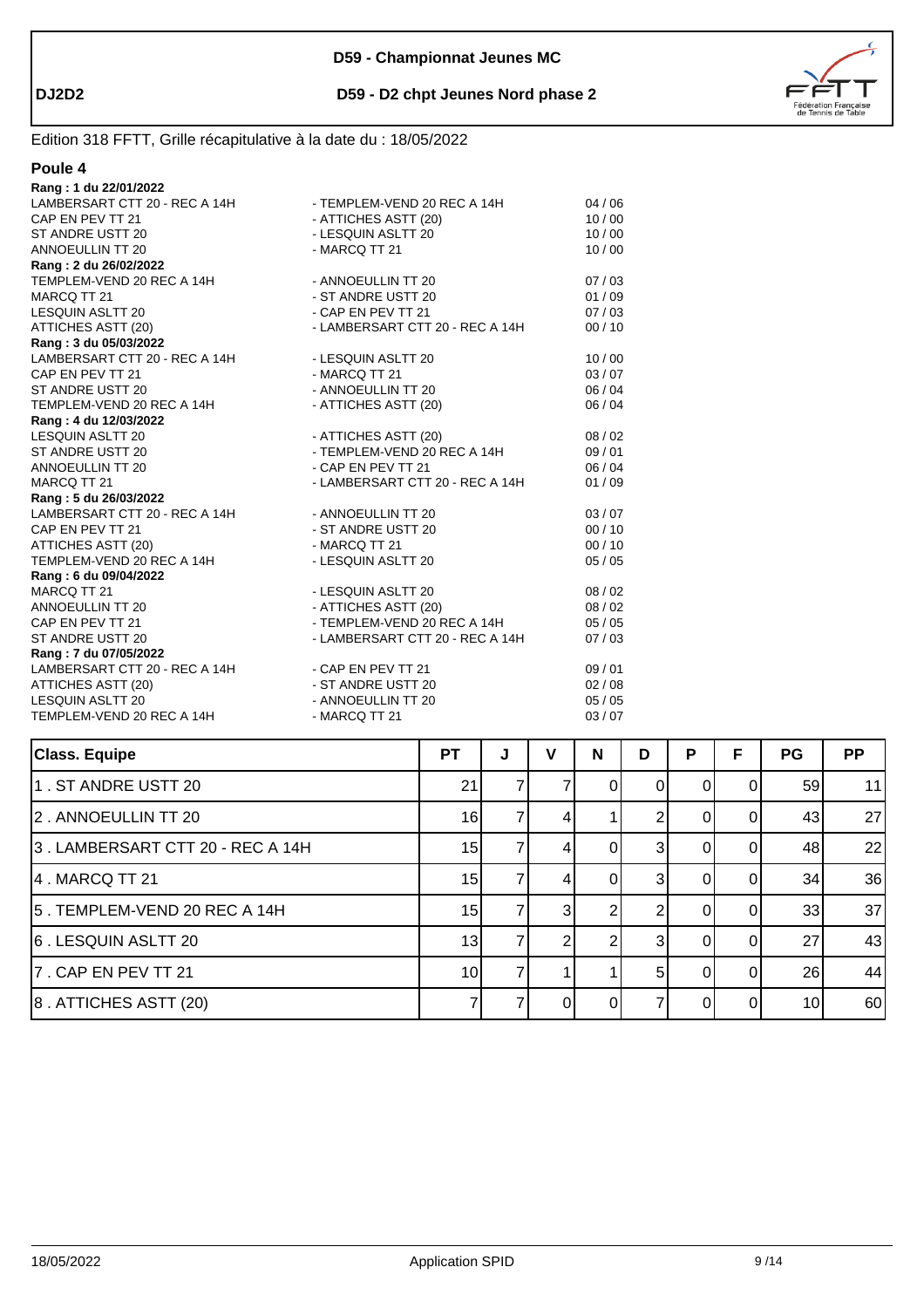

# Edition 318 FFTT, Grille récapitulative à la date du : 18/05/2022

| Rang: 1 du 22/01/2022 |                        |       |
|-----------------------|------------------------|-------|
| LOOS SPORT TT 20      | - MARCQ TT (22)        | 10/00 |
| CAP EN PEV TT 20      | - ST ANDRE USTT (21)   | 10/00 |
| FACH-THUMESNIL 20     | - LA MADELEINE US (21) | 05/05 |
| ANNOEULLIN TT (21)    | - MERIGNIES T.T. (20)  | 07/03 |
| Rang: 2 du 26/02/2022 |                        |       |
| MARCQ TT (22)         | - ANNOEULLIN TT (21)   | 09/01 |
| MERIGNIES T.T. (20)   | - FACH-THUMESNIL 20    | 01/09 |
| LA MADELEINE US (21)  | - CAP EN PEV TT 20     | 06/04 |
| ST ANDRE USTT (21)    | - LOOS SPORT TT 20     | 04/06 |
| Rang: 3 du 05/03/2022 |                        |       |
| LOOS SPORT TT 20      | - LA MADELEINE US (21) | 04/06 |
| CAP EN PEV TT 20      | - MERIGNIES T.T. (20)  | 10/F  |
| FACH-THUMESNIL 20     | - ANNOEULLIN TT (21)   | 09/01 |
| MARCQ TT (22)         | - ST ANDRE USTT (21)   | 09/01 |
| Rang: 4 du 12/03/2022 |                        |       |
| LA MADELEINE US (21)  | - ST ANDRE USTT (21)   | 09/01 |
| FACH-THUMESNIL 20     | - MARCQ TT (22)        | 06/04 |
| ANNOEULLIN TT (21)    | - CAP EN PEV TT 20     | 00/10 |
| MERIGNIES T.T. (20)   | - LOOS SPORT TT 20     | 02/08 |
| Rang: 5 du 26/03/2022 |                        |       |
| LOOS SPORT TT 20      | - ANNOEULLIN TT (21)   | 02/08 |
| CAP EN PEV TT 20      | - FACH-THUMESNIL 20    | 04/06 |
| ST ANDRE USTT (21)    | - MERIGNIES T.T. (20)  | 08/02 |
| MARCQ TT (22)         | - LA MADELEINE US (21) | 05/05 |
| Rang: 6 du 09/04/2022 |                        |       |
| MERIGNIES T.T. (20)   | - LA MADELEINE US (21) | 03/07 |
| ANNOEULLIN TT (21)    | - ST ANDRE USTT (21)   | 03/07 |
| CAP EN PEV TT 20      | - MARCQ TT (22)        | 04/06 |
| FACH-THUMESNIL 20     | - LOOS SPORT TT 20     | 05/05 |
| Rang: 7 du 07/05/2022 |                        |       |
| LOOS SPORT TT 20      | - CAP EN PEV TT 20     | 06/04 |
| ST ANDRE USTT (21)    | - FACH-THUMESNIL 20    | 03/07 |
| LA MADELEINE US (21)  | - ANNOEULLIN TT (21)   | 02/08 |
| MARCQ TT (22)         | - MERIGNIES T.T. (20)  | 10/00 |
|                       |                        |       |

| <b>Class. Equipe</b>         | <b>PT</b> | J | v              | N | D | P | F        | PG | PP |
|------------------------------|-----------|---|----------------|---|---|---|----------|----|----|
| 1. FACH-THUMESNIL 20         | 19        |   | 5 <sub>l</sub> |   | 0 | 0 | $\Omega$ | 47 | 23 |
| 2. LA MADELEINE US (21)      | 17        |   | 4              | ⌒ |   | O | $\Omega$ | 40 | 30 |
| 3. MARCQ TT (22)             | 16        |   | 4              |   |   |   |          | 43 | 27 |
| 4. LOOS SPORT TT 20          | 16        |   | 4              |   |   |   |          | 41 | 29 |
| 5. CAP EN PEV TT 20          | 13        |   | 31             | 0 |   |   |          | 46 | 24 |
| 6. ANNOEULLIN TT (21)        | 13        |   | 3 <sup>l</sup> | 0 |   |   | 01       | 28 | 42 |
| 7. ST ANDRE USTT (21)        | 11        |   |                | 0 | 5 | O | ΩI       | 24 | 46 |
| $ 8$ . MERIGNIES T.T. $(20)$ | 61        |   | ΩI             | 0 | 6 |   |          | 11 | 59 |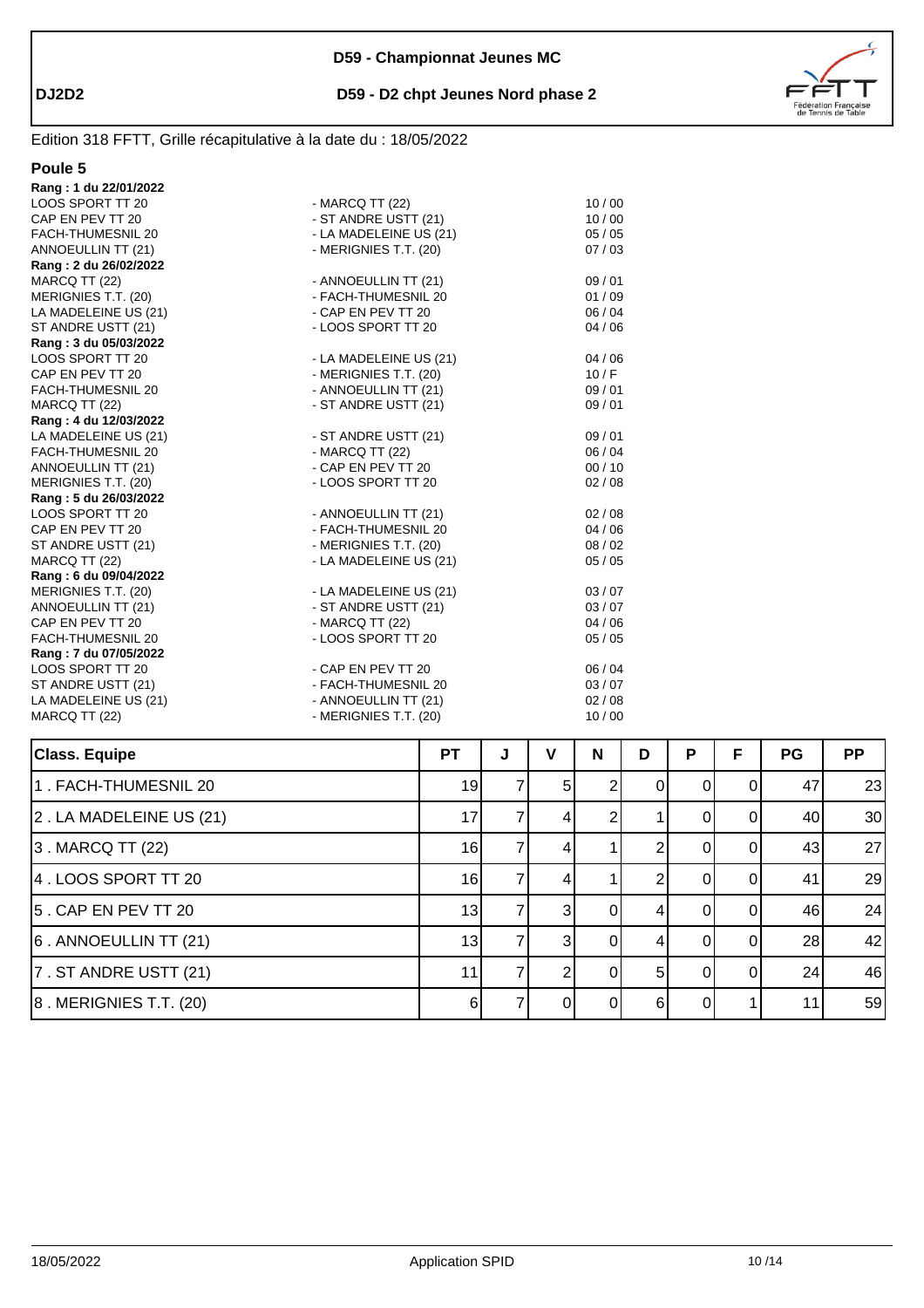

Έ

#### Edition 318 FFTT, Grille récapitulative à la date du : 18/05/2022

| וור<br>ı |  |
|----------|--|
|          |  |

| Rang: 1 du 22/01/2022         |                                 |       |
|-------------------------------|---------------------------------|-------|
| <b>TOURCOING JPB 20</b>       | - TOURCOING JPB (22)            | 08/02 |
| LYS LM CP 21 RECOIT A 14H     | - RONCQ ULJAP 21 - REC A 14H    | 07/03 |
| VILLEN/ASC FOS 20 - REC A 14H | - CROIX ASVH 20                 | 05/05 |
| ROUBAIX AP 20                 | - TOURCOING JG 20 - REC A 14H   | 06/04 |
| Rang: 2 du 26/02/2022         |                                 |       |
| TOURCOING JPB (22)            | - ROUBAIX AP 20                 | P/10  |
| TOURCOING JG 20 - REC A 14H   | - VILLEN/ASC FOS 20 - REC A 14H | 06/04 |
| CROIX ASVH 20                 | - LYS LM CP 21 RECOIT A 14H     | 07/03 |
| RONCQ ULJAP 21 - REC A 14H    | - TOURCOING JPB 20              | 10/P  |
| Rang: 3 du 05/03/2022         |                                 |       |
| <b>TOURCOING JPB 20</b>       | - CROIX ASVH 20                 | 03/07 |
| LYS LM CP 21 RECOIT A 14H     | - TOURCOING JG 20 - REC A 14H   | 07/03 |
| VILLEN/ASC FOS 20 - REC A 14H | - ROUBAIX AP 20                 | 02/08 |
| TOURCOING JPB (22)            | - RONCQ ULJAP 21 - REC A 14H    | 01/09 |
| Rang: 4 du 12/03/2022         |                                 |       |
| CROIX ASVH 20                 | - RONCQ ULJAP 21 - REC A 14H    | 08/02 |
| VILLEN/ASC FOS 20 - REC A 14H | - TOURCOING JPB (22)            | 10/00 |
| ROUBAIX AP 20                 | - LYS LM CP 21 RECOIT A 14H     | 07/03 |
| TOURCOING JG 20 - REC A 14H   | - TOURCOING JPB 20              | 08/02 |
| Rang: 5 du 26/03/2022         |                                 |       |
| <b>TOURCOING JPB 20</b>       | - ROUBAIX AP 20                 | 01/09 |
| LYS LM CP 21 RECOIT A 14H     | - VILLEN/ASC FOS 20 - REC A 14H | 04/06 |
| RONCQ ULJAP 21 - REC A 14H    | - TOURCOING JG 20 - REC A 14H   | 05/05 |
| TOURCOING JPB (22)            | - CROIX ASVH 20                 | 03/07 |
| Rang: 6 du 09/04/2022         |                                 |       |
| TOURCOING JG 20 - REC A 14H   | - CROIX ASVH 20                 | 05/05 |
| ROUBAIX AP 20                 | - RONCQ ULJAP 21 - REC A 14H    | 03/07 |
| LYS LM CP 21 RECOIT A 14H     | - TOURCOING JPB (22)            | 10/00 |
| VILLEN/ASC FOS 20 - REC A 14H | - TOURCOING JPB 20              | 03/07 |
| Rang: 7 du 07/05/2022         |                                 |       |
| <b>TOURCOING JPB 20</b>       | - LYS LM CP 21 RECOIT A 14H     | 04/06 |
| RONCQ ULJAP 21 - REC A 14H    | - VILLEN/ASC FOS 20 - REC A 14H | 08/02 |
| CROIX ASVH 20                 | - ROUBAIX AP 20                 | 02/08 |
| TOURCOING JPB (22)            | - TOURCOING JG 20 - REC A 14H   | 03/07 |
|                               |                                 |       |

| <b>Class. Equipe</b>             | РT              | J | v | N        | D | P | F | PG | <b>PP</b> |
|----------------------------------|-----------------|---|---|----------|---|---|---|----|-----------|
| 1. ROUBAIX AP 20                 | 19              |   | 6 |          |   |   |   | 51 | 19        |
| 2. CROIX ASVH 20                 | 17              |   |   |          |   |   |   | 41 | 29        |
| 3. RONCQ ULJAP 21 - REC A 14H    | 16              |   | 4 |          |   |   |   | 44 | 26        |
| 4 . LYS LM CP 21 RECOIT A 14H    | 15              |   |   |          |   |   |   | 40 | 30        |
| 5. TOURCOING JG 20 - REC A 14H   | 15              |   | 3 |          |   |   |   | 38 | 32        |
| 6. VILLEN/ASC FOS 20 - REC A 14H | 12              |   |   |          | 4 |   | 0 | 32 | 38        |
| 7. TOURCOING JPB 20              | 10 <sup>1</sup> |   |   | $\Omega$ | 4 |   |   | 25 | 45        |
| 8. TOURCOING JPB (22)            | 6               |   |   |          | 6 |   |   | 9  | 61        |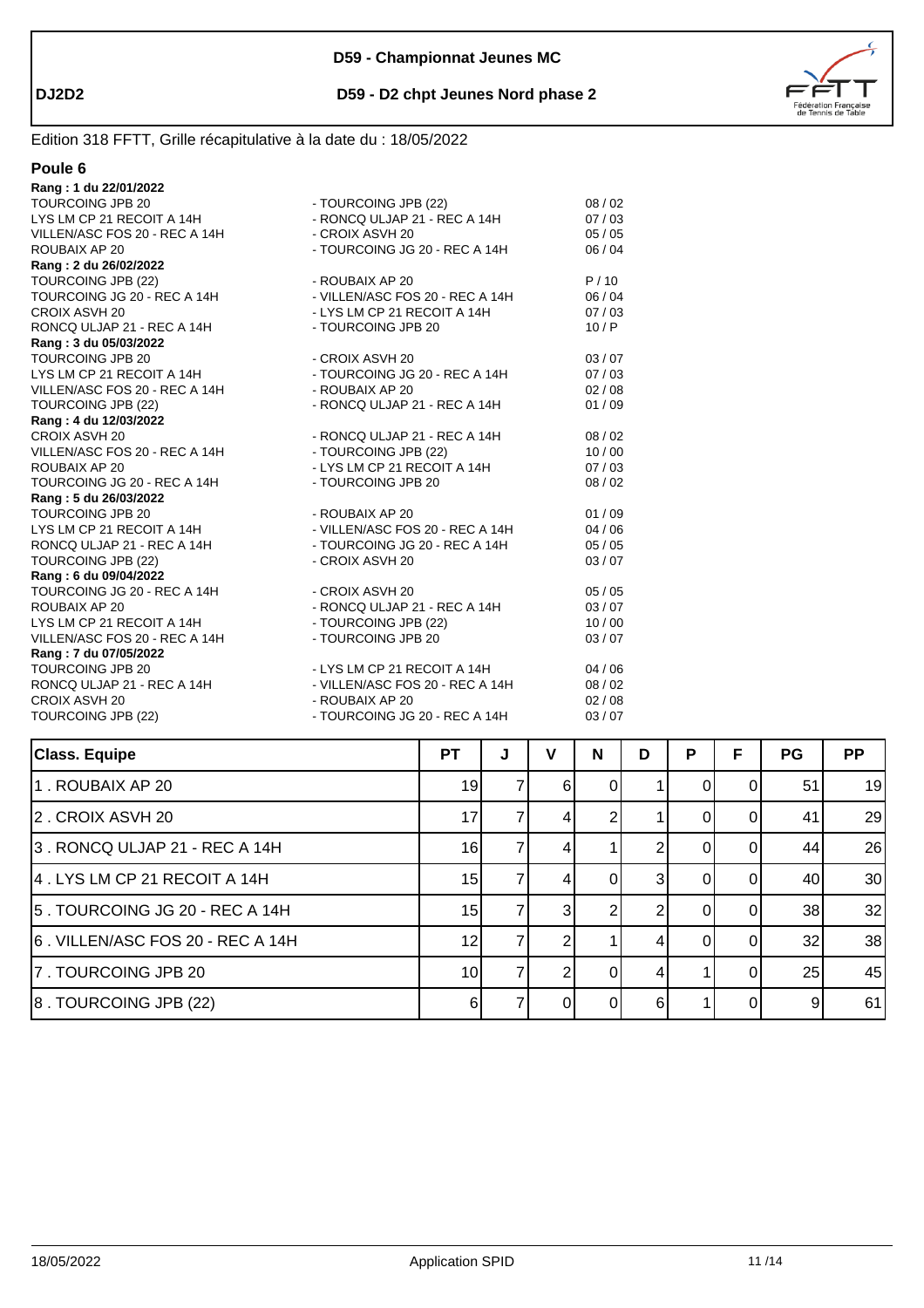

# Edition 318 FFTT, Grille récapitulative à la date du : 18/05/2022

| - TOURCOING JPB 21              | 01/09                                                            |
|---------------------------------|------------------------------------------------------------------|
| - COMINES PPC 21 - REC A 14H    | 04/06                                                            |
| - null                          | null                                                             |
| - BAISIEUX TT (20) - REC A 14H  | 07/03                                                            |
|                                 |                                                                  |
| - HEM PPC 20                    | 08/02                                                            |
| - NEUVILL/FERR 20               | 03/07                                                            |
| - VILLEN/ASC FOS 21 - REC A 14H | null                                                             |
| - RONCQ ULJAP 20 - REC A 14H    | 08/02                                                            |
|                                 |                                                                  |
| - null                          | null                                                             |
| - BAISIEUX TT (20) - REC A 14H  | 05/05                                                            |
| - HEM PPC 20                    | 04/06                                                            |
| - COMINES PPC 21 - REC A 14H    | 10/00                                                            |
|                                 |                                                                  |
| - COMINES PPC 21 - REC A 14H    | null                                                             |
| - TOURCOING JPB 21              | 00/10                                                            |
| - VILLEN/ASC FOS 21 - REC A 14H | 10/00                                                            |
| - RONCQ ULJAP 20 - REC A 14H    | 04/06                                                            |
|                                 |                                                                  |
| - HEM PPC 20                    | 04/06                                                            |
| - NEUVILL/FERR 20               | 03/07                                                            |
|                                 | 07/03                                                            |
| - null                          | null                                                             |
|                                 |                                                                  |
| $-$ null                        | null                                                             |
| - COMINES PPC 21 - REC A 14H    | 06/04                                                            |
| - TOURCOING JPB 21              | 02/08                                                            |
| - RONCQ ULJAP 20 - REC A 14H    | 09/01                                                            |
|                                 |                                                                  |
| - VILLEN/ASC FOS 21 - REC A 14H | 03/07                                                            |
| - NEUVILL/FERR 20               | 03/07                                                            |
| - HEM PPC 20                    | null                                                             |
|                                 | 10/00                                                            |
|                                 | - BAISIEUX TT (20) - REC A 14H<br>- BAISIEUX TT (20) - REC A 14H |

| <b>Class. Equipe</b>             | <b>PT</b> | J   | v  | N | D   | P | F  | <b>PG</b> | <b>PP</b> |
|----------------------------------|-----------|-----|----|---|-----|---|----|-----------|-----------|
| 1. TOURCOING JPB 21              | 18        | 6   | 61 |   |     |   |    | 55        | 5         |
| 2. HEM PPC 20                    | 16        | 61  | 51 |   |     |   |    | 37        | 23        |
| 3. NEUVILL/FERR 20               | 14        | 61  |    |   |     |   |    | 34        | 26        |
| 4. COMINES PPC 21 - REC A 14H    | 12        | 61  |    |   |     |   | ΩI | 28        | 32        |
| 5. VILLEN/ASC FOS 21 - REC A 14H | 9         | -61 |    |   |     |   |    | 21        | 39        |
| 6. RONCQ ULJAP 20 - REC A 14H    |           | 6   |    |   | 5   |   |    | 17        | 43        |
| 7. BAISIEUX TT (20) - REC A 14H  |           | -61 |    |   | .5I |   | ΩI | 18        | 42        |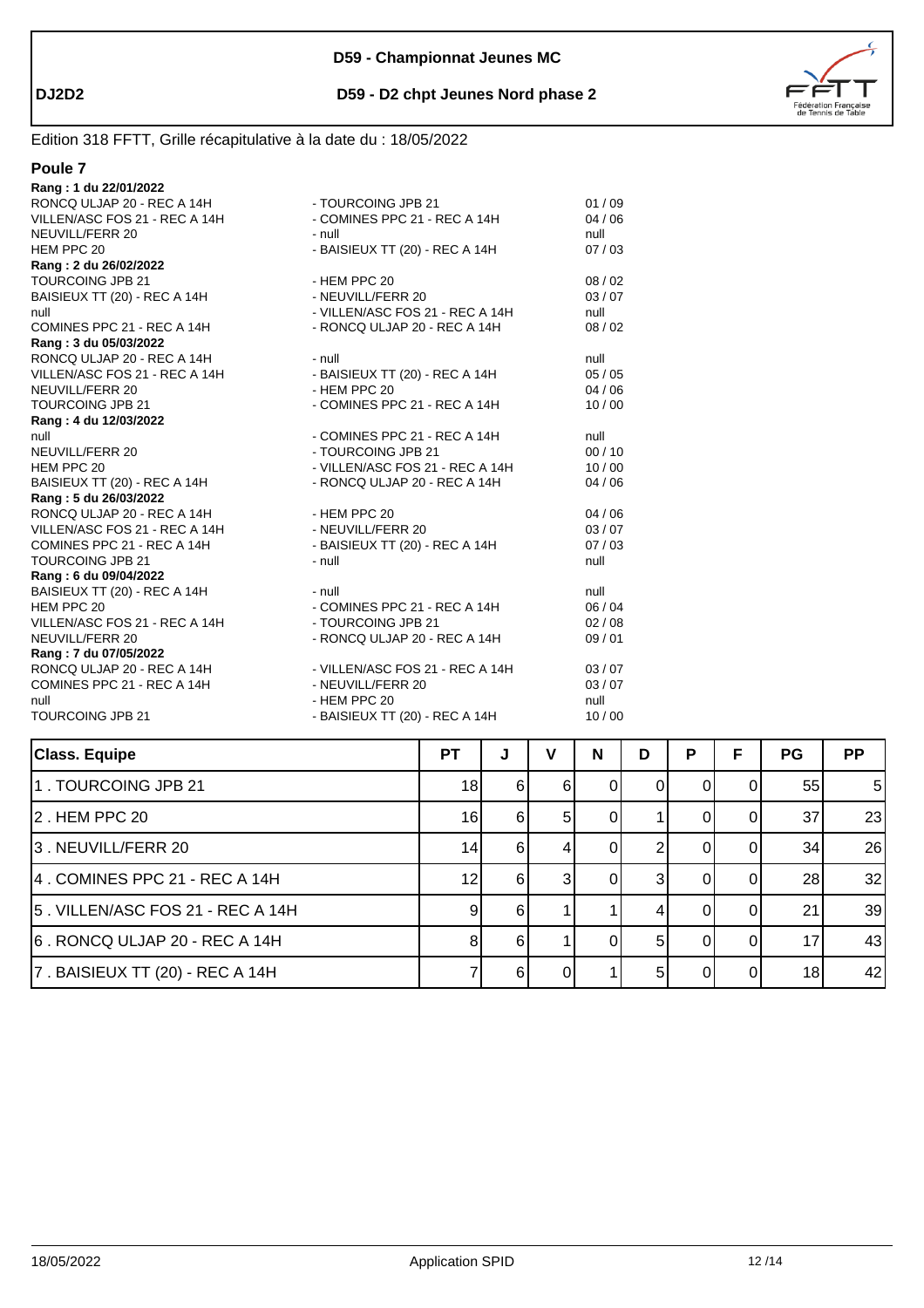

# Edition 318 FFTT, Grille récapitulative à la date du : 18/05/2022

| Rang: 1 du 22/01/2022      |                              |       |
|----------------------------|------------------------------|-------|
| FLINES/RACH 20 - REC A 14H | - FAUMONT AS 20              | 07/03 |
| ORCHIES AL 22              | - ROOST-WAR 20 - REC A 14H   | 06/04 |
| Rang: 2 du 26/02/2022      |                              |       |
| ROOST-WAR 20 - REC A 14H   | - FLINES/RACH 20 - REC A 14H | 02/08 |
| <b>FAUMONT AS 20</b>       | - ORCHIES AL 22              | 05/05 |
| Rang: 3 du 05/03/2022      |                              |       |
| FLINES/RACH 20 - REC A 14H | - ORCHIES AL 22              | 10/00 |
| ROOST-WAR 20 - REC A 14H   | - FAUMONT AS 20              | 06/04 |
| Rang: 4 du 12/03/2022      |                              |       |
| ROOST-WAR 20 - REC A 14H   | - ORCHIES AL 22              | 05/05 |
| <b>FAUMONT AS 20</b>       | - FLINES/RACH 20 - REC A 14H | 00/10 |
| Rang: 5 du 26/03/2022      |                              |       |
| FLINES/RACH 20 - REC A 14H | - ROOST-WAR 20 - REC A 14H   | 10/00 |
| ORCHIES AL 22              | - FAUMONT AS 20              | 05/05 |
| Rang: 6 du 07/05/2022      |                              |       |
| ORCHIES AL 22              | - FLINES/RACH 20 - REC A 14H | 00/10 |
| <b>FAUMONT AS 20</b>       | - ROOST-WAR 20 - REC A 14H   | 01/09 |
|                            |                              |       |
|                            |                              |       |

| <b>Class. Equipe</b>          | PT | w  | N | D | Þ | <b>PG</b> | <b>PP</b> |
|-------------------------------|----|----|---|---|---|-----------|-----------|
| 1. FLINES/RACH 20 - REC A 14H | 18 |    |   |   |   | 55        | 5         |
| 2. ROOST-WAR 20 - REC A 14H   | 11 |    |   |   |   | 26        | 34        |
| 3. ORCHIES AL 22              | 11 | 61 |   |   |   | 21        | 39        |
| 4. FAUMONT AS 20              |    |    |   |   |   | 18        | 42        |